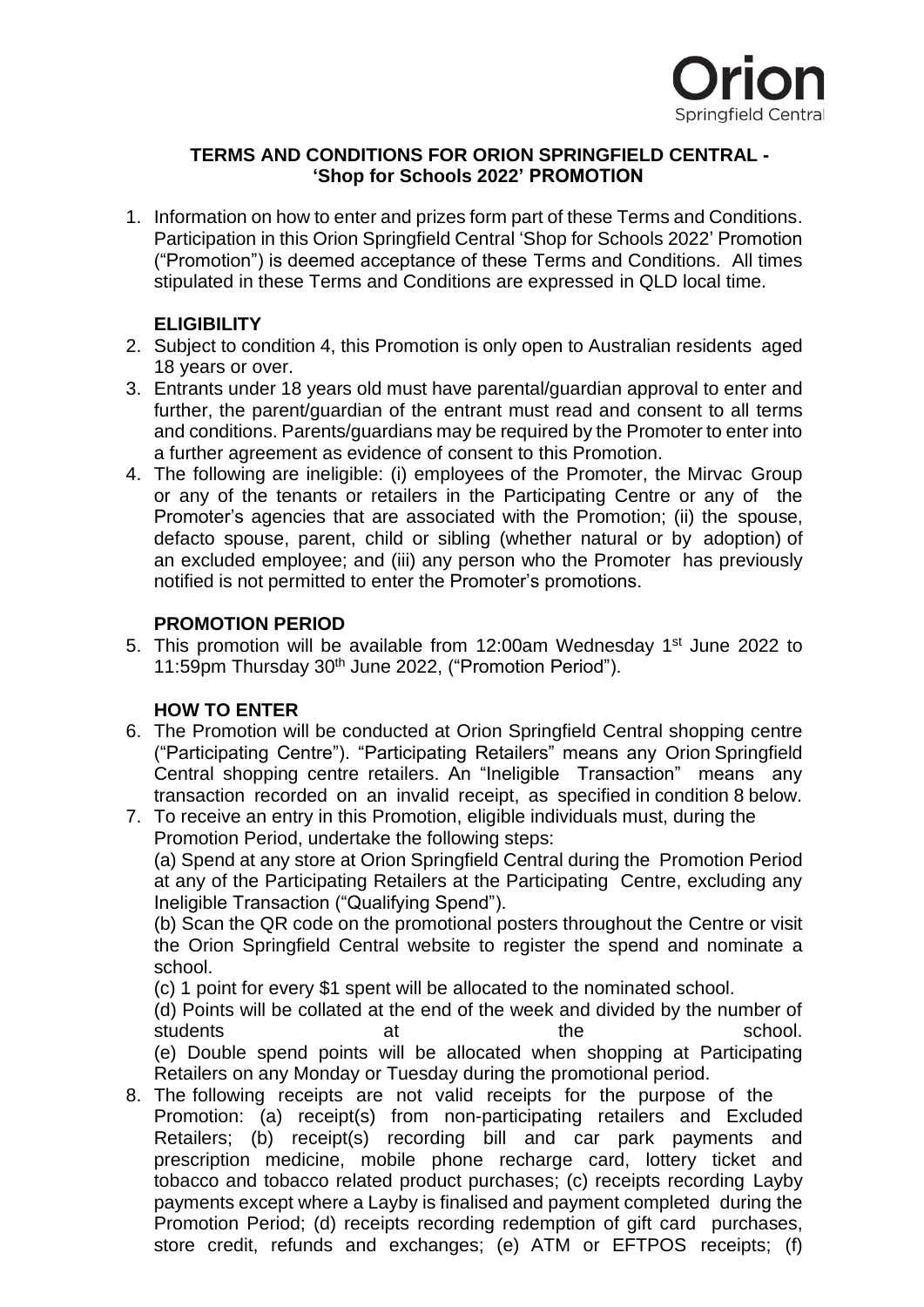

credit card or bank statements; and (g) receipts that the Promoter has reasonably determined to have been tampered with or have been obtained fraudulently or are a reprint of the original receipts. The same purchase receipt can only be submitted once in the Promotion. The Promoter reserves the right to stamp and/or photocopy each purchase receipt submitted in the Promotion before returning them.

### **LIMITS ON ENTRY**

9. Multiple entries in the one day are permitted. Limit of one (1) entry per receipt applies.

### **DRAW DETAILS**

10.The spend points will be collated at Centre Management office and the provisional winner(s) will be notified in writing within three (3) business days of the draw. A provisional winner will only be deemed a winner once verified by the Promoter.

### **WINNER NOTIFICATION**

11. The winning prize will be determined based on the highest average spend per student.

(a) Winning Schools: will be notified at the end of the campaign via phone and/or email.

(b) Weekly prize: the participant will be notified the following Monday for their winning prize.

## **PRIZES**

- 12.The three (3) schools with the highest average spend per student will be awarded \$5,000, \$3,000 and \$2,000 donations respectively towards their school.
- 13.Total prize pool value is \$10,400.
- 14.Prize pool includes:

#### *School*

| $C$ ustamar           |                                                |
|-----------------------|------------------------------------------------|
| 3 <sup>rd</sup> Prize | 3 x \$2,000 Orion Springfield Central donation |
| 2 <sup>nd</sup> Prize | 2 x \$3,000 Orion Springfield Central donation |
| 1 <sup>st</sup> Prize | 1 x \$5,000 Orion Springfield Central donation |
|                       |                                                |

#### *Customer*

4 x \$100 Orion Springfield Central Gift Cards for 4 weeks

15.Any ancillary costs associated with redeeming a gift card/voucher are not included. Any unused balance of a gift card/voucher will not be awarded as cash. Redemption of a gift card/voucher is subject to any terms and conditions of the issuer including those specified on the gift card/voucher.

## **GENERAL**

- 16.Incomplete, indecipherable, or illegible entries will be deemed invalid.
- 17.If there is a dispute as to the identity of an entrant, the Promoter reserves the right, in its sole discretion, to determine the identity of the entrant.
- 18.If a winner of a prize is under the age of 18 years, the prize will be awarded to the winner's nominated parent or guardian on the winner's behalf.
- 19.Prize is subject to the standard terms and conditions of individual prize and service providers.
- 20.If for any reason a winner does not take the prize or an element of the prize at the time stipulated, then the prize or that element of the prize will be forfeited and will not be redeemable for cash.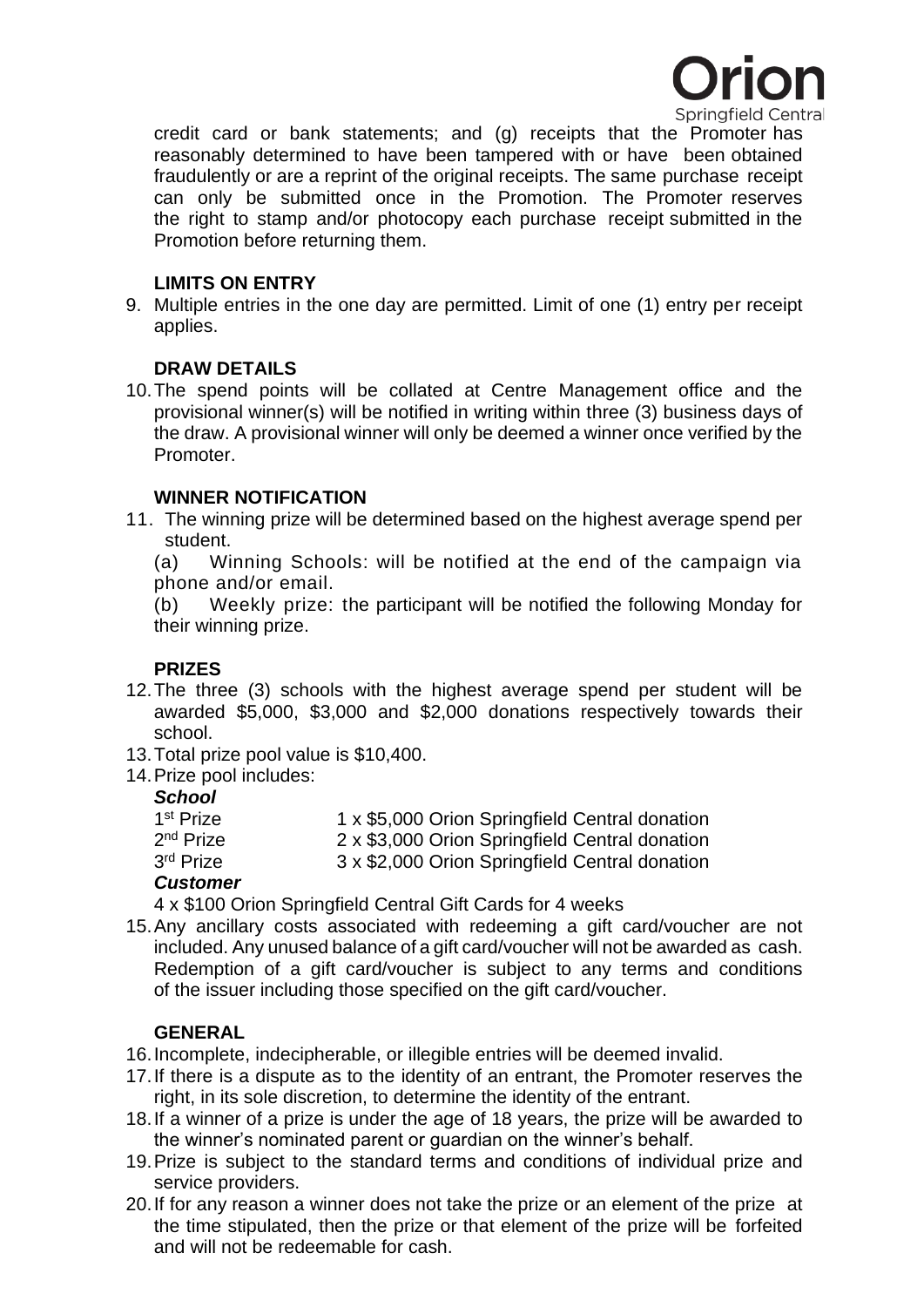

- 21.If any prize (or part of any prize) is unavailable due to reasons beyond the control of the Promoter, the Promoter its discretion, reserves the right to substitute the prize (or that part of the prize) with a prize to the equal value and/or specification, subject to any written directions from a regulatory authority.
- 22.Prizes, or any unused portion of a prize, are not transferable or exchangeable and cannot be taken as cash, unless otherwise specified.
- 23.Entrant's consent to the Promoter using the entrant's name, likeness, image and/or voice in the event they are a winner (including photograph, film and/or recording of the same) in any media for an unlimited period without remuneration for the purpose of promoting this Promotion (including any outcome), and promoting any products manufactured, distributed and/or supplied by the Promoter.
- 24.The Promoter reserves the right, at any time, to verify the validity of entries and entrants (including an entrant's identity, age, and place of residence) and reserves the right, in its sole discretion, to disqualify any individual who the Promoter has reason to believe has breached any of these Terms and Conditions, tampered with the entry process or engaged in any unlawful or other improper misconduct calculated to jeopardise fair and proper conduct of the promotion. Errors and omissions may be accepted at the Promoter's discretion. Failure by the Promoter to enforce any of its rights at any stage does not constitute a waiver of those rights. The Promoter's legal rights to recover damages or other compensation from such an offender are reserved.
- 25.If this Promotion is interfered with in any way or is not capable of being conducted as reasonably anticipated due to any reason beyond the reasonable control of the Promoter, including but not limited to technical difficulties, unauthorised intervention or fraud, the Promoter reserves the right, in its sole discretion, to the fullest extent permitted by law (a) to disqualify any entrant; or (b) subject to any written directions from a regulatory authority to modify, suspend, terminate, or cancel the Promotion, as appropriate.
- 26.The Promoter's decision is final, and no correspondence will be entered into.
- 27.Nothing in these Terms and Conditions limit, exclude or modify or purports to limit, exclude or modify the statutory consumer guarantees as provided under the Competition and Consumer Act, as well as any other implied warranties under the ASIC Act or similar consumer protection laws in the State and Territories of Australia ("Non-Excludable Guarantees"). Except for any liability that cannot by law be excluded, including the Non- Excludable Guarantees, the Promoter, and the Mirvac Group of companies (including their respective officers, employees, and agents) exclude all liability (including negligence), for any personal injury; or any loss or damage (including loss of opportunity); whether direct, indirect, special, or consequential, arising in any way out of the Promotion.
- 28.Except for any liability that cannot by law be excluded, including the Non-Excludable Guarantees, the Promoter and the Mirvac Group of companies (including their respective officers, employees and agents) are not responsible for and exclude all liability (including negligence), for any personal injury; or any loss or damage (including loss of opportunity); whether direct, indirect, special or consequential, arising in any way out of: (a) any technical difficulties or equipment malfunction (whether or not under the Promoter's control); (b) any theft, unauthorised access or third party interference; (c) any entry or correspondence that is late, lost, altered, damaged or misdirected (whether received by the Promoter or not) due to any reason beyond the reasonable control of the Promoter; (d) any variation in the